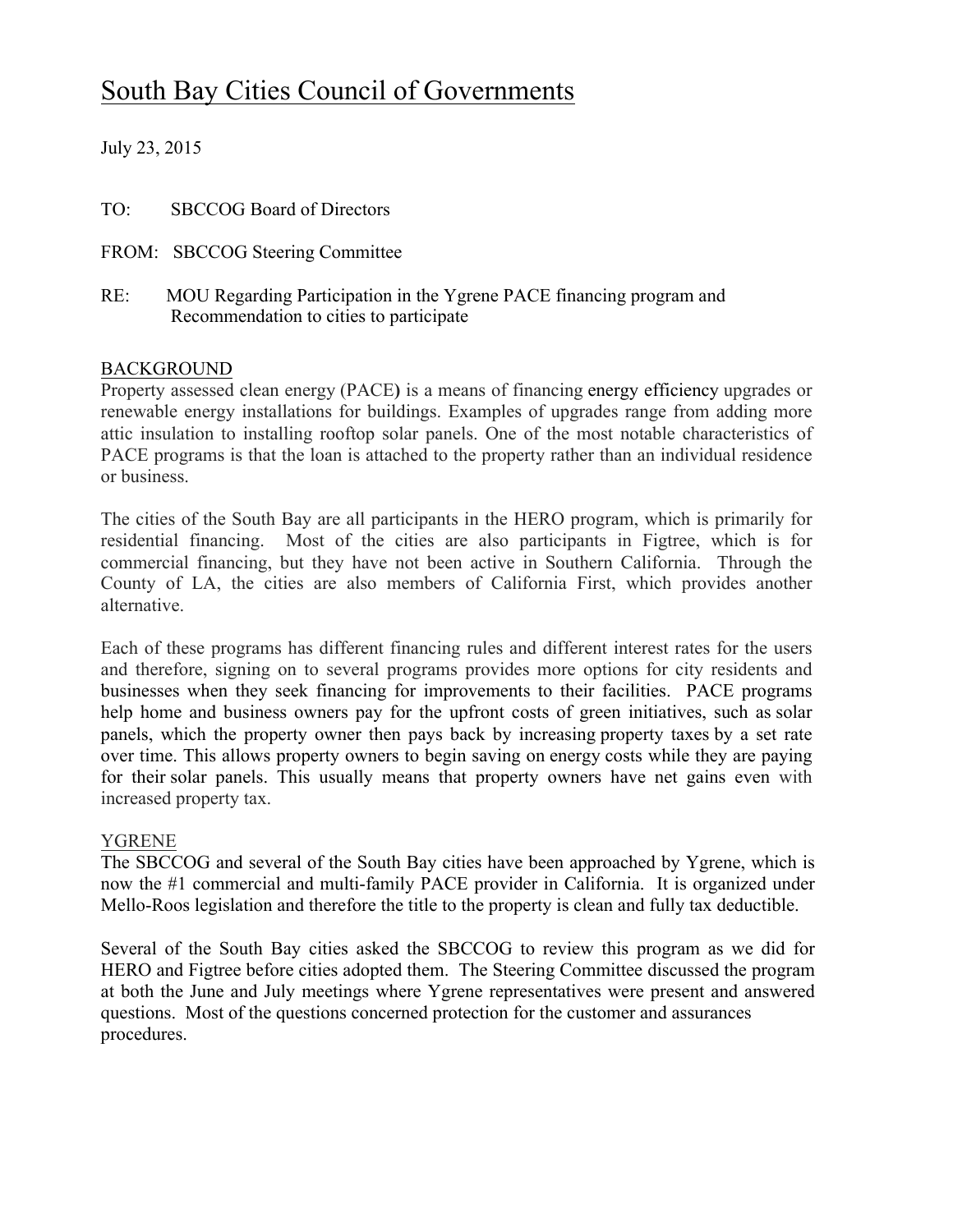#### SBCCOG PARTICIPATION

SBCCOG has an existing agreement with Figtree and HERO in which the SBCCOG receives an amount equal to 0.05% of the aggregate cost of issuance for the bonds issued to fund the installation of renewable energy, energy efficiency and water efficiency improvements for which assessment contracts are entered into within South Bay Participant's jurisdictions for the first 5 years of the program. A similar agreement has been offered by Ygrene.

#### **RECOMMENDATION:**

The Steering Committee unanimously recommends that the Board enter into the same reimbursement agreement with Ygrene as we have with HERO and Figtree and that these documents be sent to each city and requesting their consideration to enter an agreement with Ygrene**.**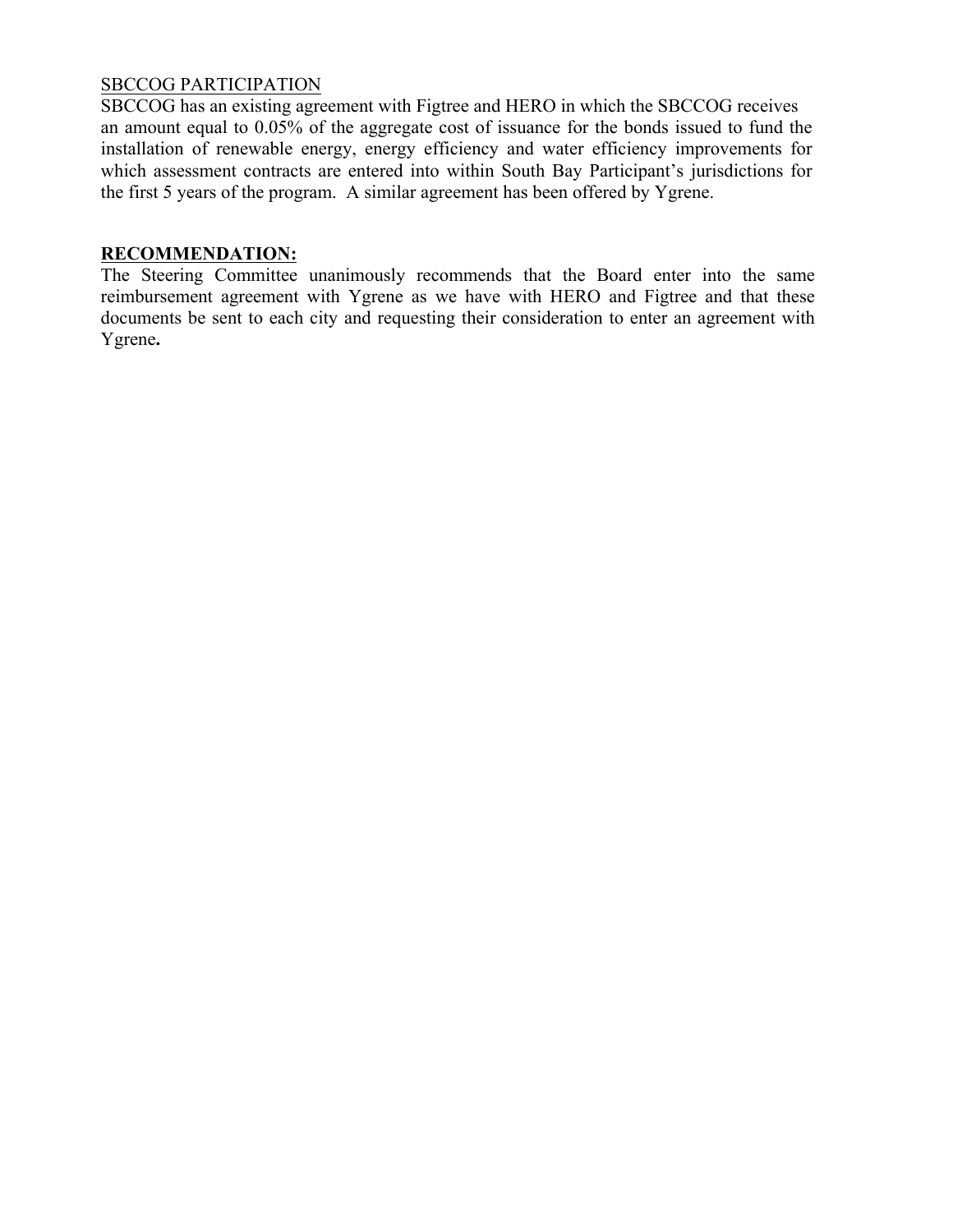| <b>Policy</b>                  | <b>County Clean Energy</b><br>CFD(Ygrene)                                                                                | <b>CaliforniaFIRST</b>                                                                                                                                                                                 | <b>Figtree PACE Program</b>                                                                                                                                  | <b>HERO</b>                                                                                                                       | <b>mPOWER</b>                                                                                                                                                                                 |
|--------------------------------|--------------------------------------------------------------------------------------------------------------------------|--------------------------------------------------------------------------------------------------------------------------------------------------------------------------------------------------------|--------------------------------------------------------------------------------------------------------------------------------------------------------------|-----------------------------------------------------------------------------------------------------------------------------------|-----------------------------------------------------------------------------------------------------------------------------------------------------------------------------------------------|
| Authorization                  | SB 555: Mello-Roos CFD.<br>The Mello-Roos Community<br>Facilities Act of 1982 in the<br><b>Government Code</b>           | AB811: Assessment District.<br>Contractual assessment district<br>under the Streets and Highways<br>Code                                                                                               | <b>AB811: Assessment District.</b><br>Contractual assessment district<br>under the Streets and Highways<br>Code                                              | <b>AB811: Assessment District.</b><br>Contractual assessment<br>district under the Streets and<br><b>Highways Code</b>            | <b>AB811: Assessment District.</b><br>Contractual assessment district<br>under the Streets and Highways<br>Code                                                                               |
| Government<br>Entity           | County of Sacramento. The<br>cities of Citrus Heights, Elk<br>Grove, Galt and Rancho Cordova<br>have opted into the CFD. | California Statewide Communities<br>Development Authority (CSCDA):<br>A joint powers authority<br>sponsored by the California State<br>Association of Counties and the<br>California League of Cities. | California Enterprise<br>Development Authority (CEDA).<br>CEDA, a JPA established by the<br>California Association for Local<br>Economic Development (CALED) | Western Riverside Council of<br>Governments (WRCOG)                                                                               | -JPA for new members<br>-Current Placer County program<br>in: Roseville, Lincoln, Auburn,<br>Rocklin, Colfax & Loomis<br>-Authorized property owners to<br>participate in Assessment District |
| Program<br>Administrator       | Ygrene Energy Fund                                                                                                       | Renewable Funding                                                                                                                                                                                      | Figtree Company, Inc.                                                                                                                                        | <b>Commercial: Samas Capital</b><br>Residential: Renovate<br>America Inc.                                                         | mPOWER Placer (Placer County)                                                                                                                                                                 |
| Participating<br>jurisdictions |                                                                                                                          |                                                                                                                                                                                                        |                                                                                                                                                              | -Citrus Heights, Rancho<br>Cordova<br>-Total jurisdictions: 185<br>-Active in 137 jurisdictions;<br>48 will launch in March 2015. |                                                                                                                                                                                               |
| Projects / costs               |                                                                                                                          |                                                                                                                                                                                                        |                                                                                                                                                              | 22,537 for \$422m                                                                                                                 |                                                                                                                                                                                               |
| Lien                           | Special tax, only Annual amount<br>as a single line item on property<br>tax bill                                         | Bulk assessment lien for full<br>project amount on title                                                                                                                                               | Bulk assessment lien for full<br>project amount                                                                                                              | Bulk assessment lien for full<br>project amount                                                                                   | Bulk assessment lien for full<br>project amount                                                                                                                                               |
| <b>Interest Rates</b>          | Fixed interest rate tied to Libor -<br>currently 4.95 to 9.54%. The<br>average to date is 7.3%.                          | Commercial: Under \$150K-<br>6.75%; Over 150K - 6.5%<br>Residential: Fixed Interest rate<br>ranges from 5 yrs: 6.75%, 10 yrs:                                                                          | Commercial: 4.63% to 6.5%<br>(Based on term of assessment<br>and tied to market rates.)                                                                      | Commercial: 5.75% to 6.5%<br>Residential: 5.95% to 8.95%.<br>(Based on term of                                                    | Commercial: Fixed 6%<br>Residential: Fixed 6%                                                                                                                                                 |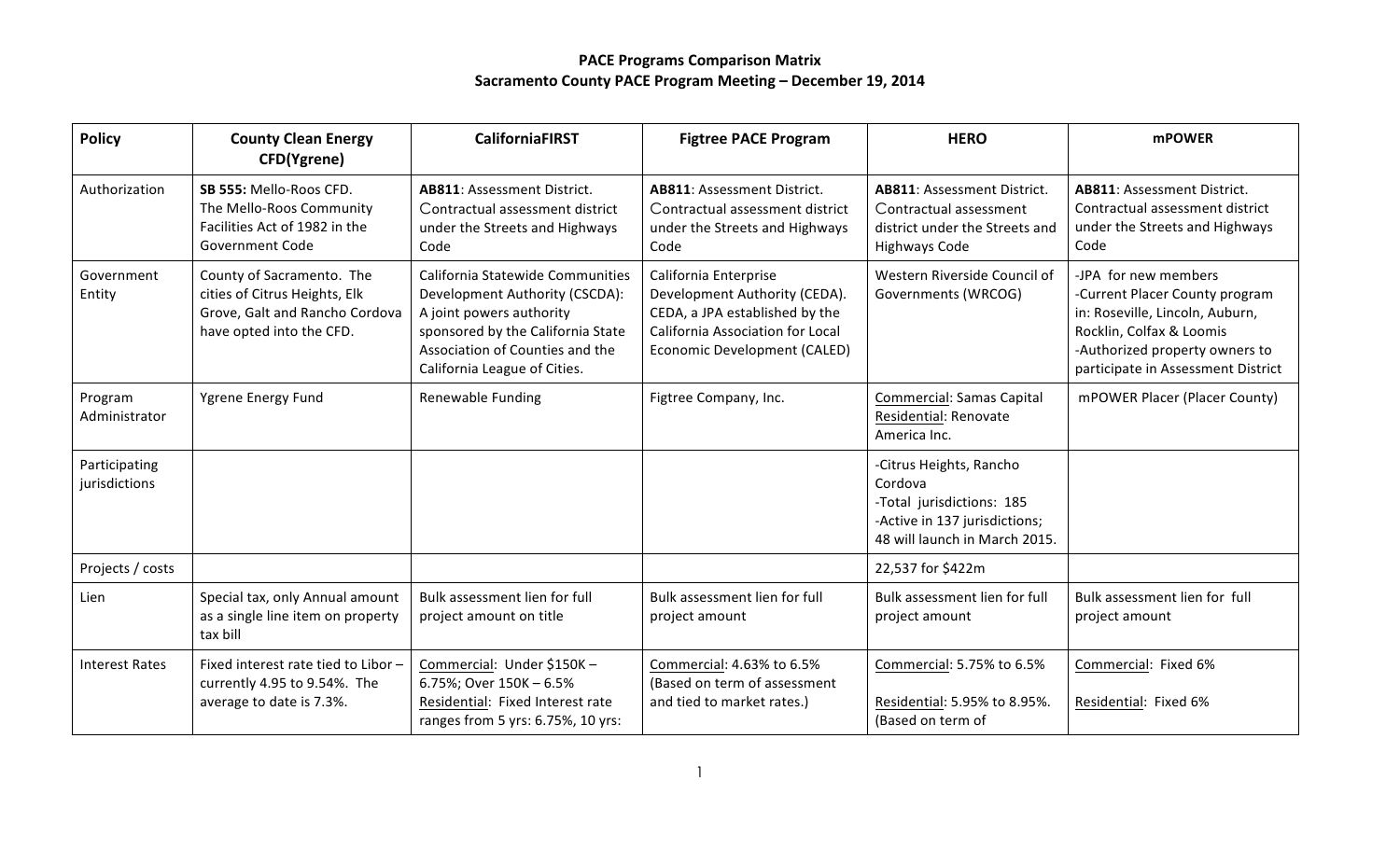| <b>Policy</b>                        | <b>County Clean Energy</b><br>CFD(Ygrene)                                                                                                                  | <b>CaliforniaFIRST</b>                                                                                                                                              | <b>Figtree PACE Program</b>                                                                                                                                                                                                                                                                              | <b>HERO</b>                                                                                                                                                                                                                                                                                                             | <b>mPOWER</b>                                                                                                                                                                                                                                                                                                                            |
|--------------------------------------|------------------------------------------------------------------------------------------------------------------------------------------------------------|---------------------------------------------------------------------------------------------------------------------------------------------------------------------|----------------------------------------------------------------------------------------------------------------------------------------------------------------------------------------------------------------------------------------------------------------------------------------------------------|-------------------------------------------------------------------------------------------------------------------------------------------------------------------------------------------------------------------------------------------------------------------------------------------------------------------------|------------------------------------------------------------------------------------------------------------------------------------------------------------------------------------------------------------------------------------------------------------------------------------------------------------------------------------------|
|                                      |                                                                                                                                                            | 7.59%, 15 yrs: 7.99%, 20 yrs:<br>8.29%, 25 yrs: 8.39% (Based on<br>Treasuries.)                                                                                     | Residential: 6.5% to 8.5%<br>(Based on term of assessment<br>and tied to market rates.)                                                                                                                                                                                                                  | assessment.)                                                                                                                                                                                                                                                                                                            |                                                                                                                                                                                                                                                                                                                                          |
| Term                                 | 5 to 30 years based on property<br>owner preference and useful life<br>of improvement.                                                                     | 5 to 20 years based on useful life<br>of improvement. Plans to offer<br>new 25 year term (mandatory<br>O&M policy) for solar consistent<br>with recent legislation. | 5 to 20 years based on useful life<br>of improvement.                                                                                                                                                                                                                                                    | 5 to 20 years based on useful<br>life of improvement.                                                                                                                                                                                                                                                                   | Property owner preference of 5,<br>10, 15 or 20 years, but no longer<br>than useful life of improvement.                                                                                                                                                                                                                                 |
| Lender<br>Notification or<br>Consent | Commercial: Lender consent is<br>requested with a 30 day waiting<br>period.<br>Residential: Lender notification<br>required.                               | Commercial: Lender consent<br>Residential: None (Notification is<br>encouraged but not required.)                                                                   | Commercial: Lender consent<br>Residential: None (Notification is<br>encouraged but not required.)                                                                                                                                                                                                        | Commercial: Lender consent<br>Residential: None                                                                                                                                                                                                                                                                         | Commercial: Lender consent<br>Residential: None (Notification is<br>encouraged but not required.)                                                                                                                                                                                                                                        |
| Disclosure                           | -Notice to Lender of Proposed<br><b>Special Tax</b><br>-Acknowledgement of Sole<br>Responsibility to Deal with<br>Lender<br>-Release of Liability language | Disclosures in application -<br>throughout the process.                                                                                                             | Applicants receive disclosures<br>stating that their lender, future<br>lenders, or buyers could require<br>the PACE assessment lien to be<br>paid-off prior to the scheduled<br>maturity. Applicants also receive<br>a disclosures stating the APR<br>associated with their specific<br>PACE assessment. | -Language included in<br>application, Assessment<br>Contract, and website. A<br>major training point for<br>contractors.<br>-Disclose that program<br>assessment may need to be<br>paid in full.<br>-By law, property owners<br>must provide notice of the<br>assessment to the buyer<br>prior to sale of the property. | -Residential disclosure included in<br>application, assessment contract,<br>and in person seminar related to<br>FHFA statements and disclosing<br>lender or future lenders or buyers<br>could require lien pay-off.<br>-Truth-in-Lending Disclosure<br>-Good Faith Estimate<br>-Adhere to Housing Financial<br><b>Discrimination Act</b> |
| Min. Financing<br>Amount             | \$2,500                                                                                                                                                    | \$5,000                                                                                                                                                             | Commercial: \$5,000<br>Residential: \$2,500                                                                                                                                                                                                                                                              | \$5,000                                                                                                                                                                                                                                                                                                                 | \$2,500                                                                                                                                                                                                                                                                                                                                  |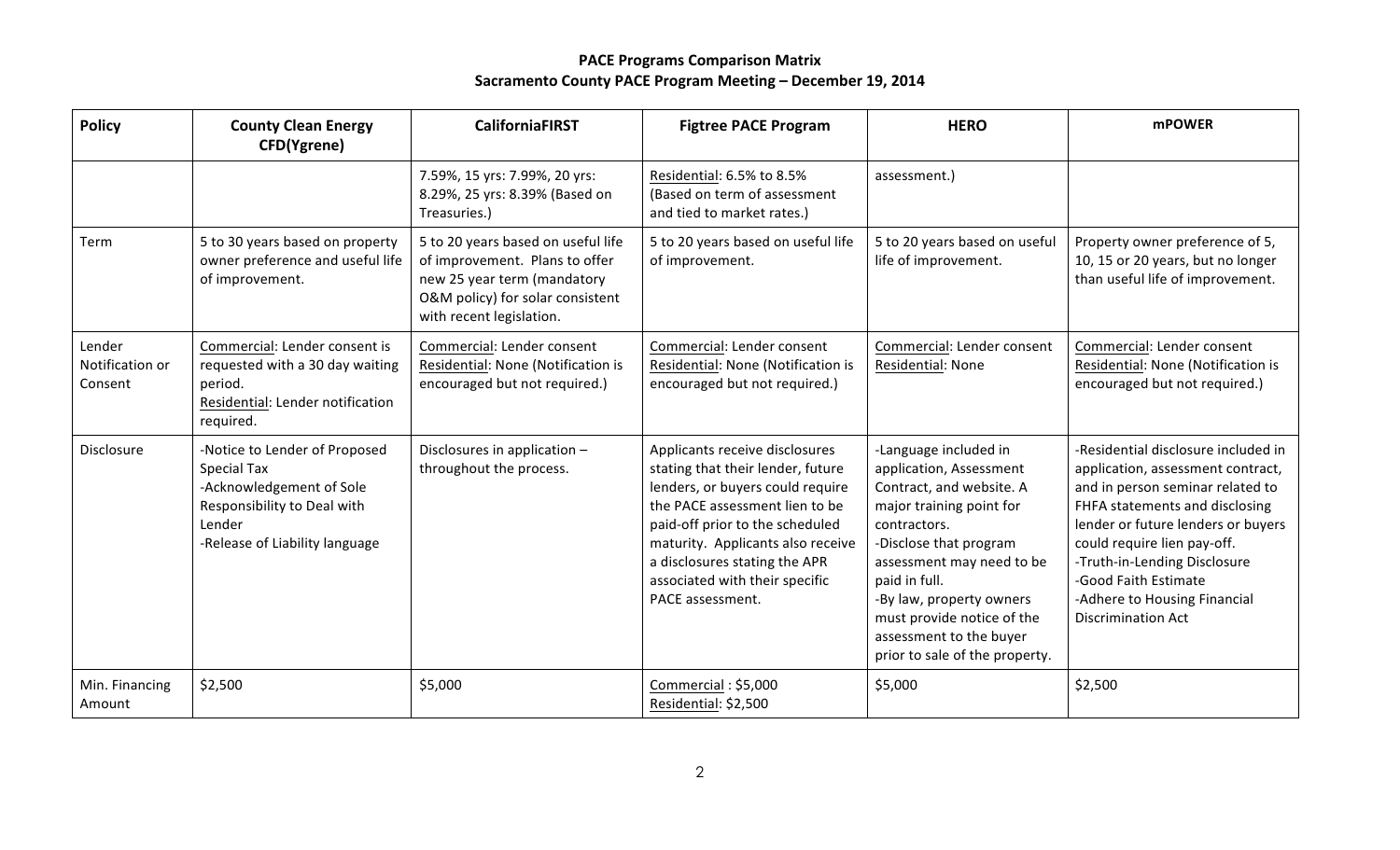| <b>Policy</b>                                     | <b>County Clean Energy</b><br>CFD(Ygrene)                   | <b>CaliforniaFIRST</b>                                                          | <b>Figtree PACE Program</b>                                                                                                                                                                                          | <b>HERO</b>                                                                                                                                                                        | <b>mPOWER</b>                                                                                                                                                                                                                                    |
|---------------------------------------------------|-------------------------------------------------------------|---------------------------------------------------------------------------------|----------------------------------------------------------------------------------------------------------------------------------------------------------------------------------------------------------------------|------------------------------------------------------------------------------------------------------------------------------------------------------------------------------------|--------------------------------------------------------------------------------------------------------------------------------------------------------------------------------------------------------------------------------------------------|
| Max. Financing<br>Amount                          | 10% of property fair market<br>value.                       | Commercial: 20% of property<br>value.<br>Residential: 15% of property<br>value. | Commercial: 20% of property<br>value. 10% allowed in most<br>instances.<br>Residential: 15% of property fair<br>market value for properties less<br>than \$700,000, 10% for<br>properties greater than<br>\$700,000. | Commercial: 20% of property<br>value.<br>Residential: 15% of property<br>fair market value for<br>properties less than<br>\$700,000, 10% for properties<br>greater than \$700,000. | Commercial: 10% of property<br>value, unless lender consents for<br>greater amount or no lender.<br>Residential: 10% of property<br>value, unless lender consents for<br>greater amount, not to exceed<br>15%                                    |
| Pre-lien loan to<br>value                         | 90% of fair market value.                                   | 90% of fair market value.                                                       | Commercial: 100% of assessed<br>value.<br>Residential: 90% of fair market<br>value.                                                                                                                                  | 90% of fair market value.                                                                                                                                                          | Commercial: 90% of assessed<br>value or fair market value<br>whichever is greater, ratio can be<br>lower in some circumstances if<br>lender consents.<br>Residential: 90% of assessed value<br>or fair market value whichever is<br>great value. |
| Post-lien loan to<br>value                        | 100% of fair market value.                                  | 100% of fair market value.                                                      | Commercial: 120% of assessed<br>value (subject to lender consent)<br>Residential: 100% of fair market<br>value.                                                                                                      | 100% of fair market value.                                                                                                                                                         | 100% of fair market value.                                                                                                                                                                                                                       |
| Total aggregate<br>property taxes/<br>assessments | Residential: Ranges from 5 yrs. -<br>4.5% to 20 yrs. - 3.1% |                                                                                 | Per state law max 5% of market<br>value.                                                                                                                                                                             | 5% of market value,<br>determined at the time of<br>approval of the Assessment<br>Contract.                                                                                        | Per state law Max 5%                                                                                                                                                                                                                             |
| Capitalized<br>Interest                           | Allows up to one year, as<br>needed to cover period to next |                                                                                 | Up to 387 days.                                                                                                                                                                                                      | Includes an amount equal to<br>the first tax year's contractual                                                                                                                    | Up to 12 months, as needed to<br>cover period to next bond                                                                                                                                                                                       |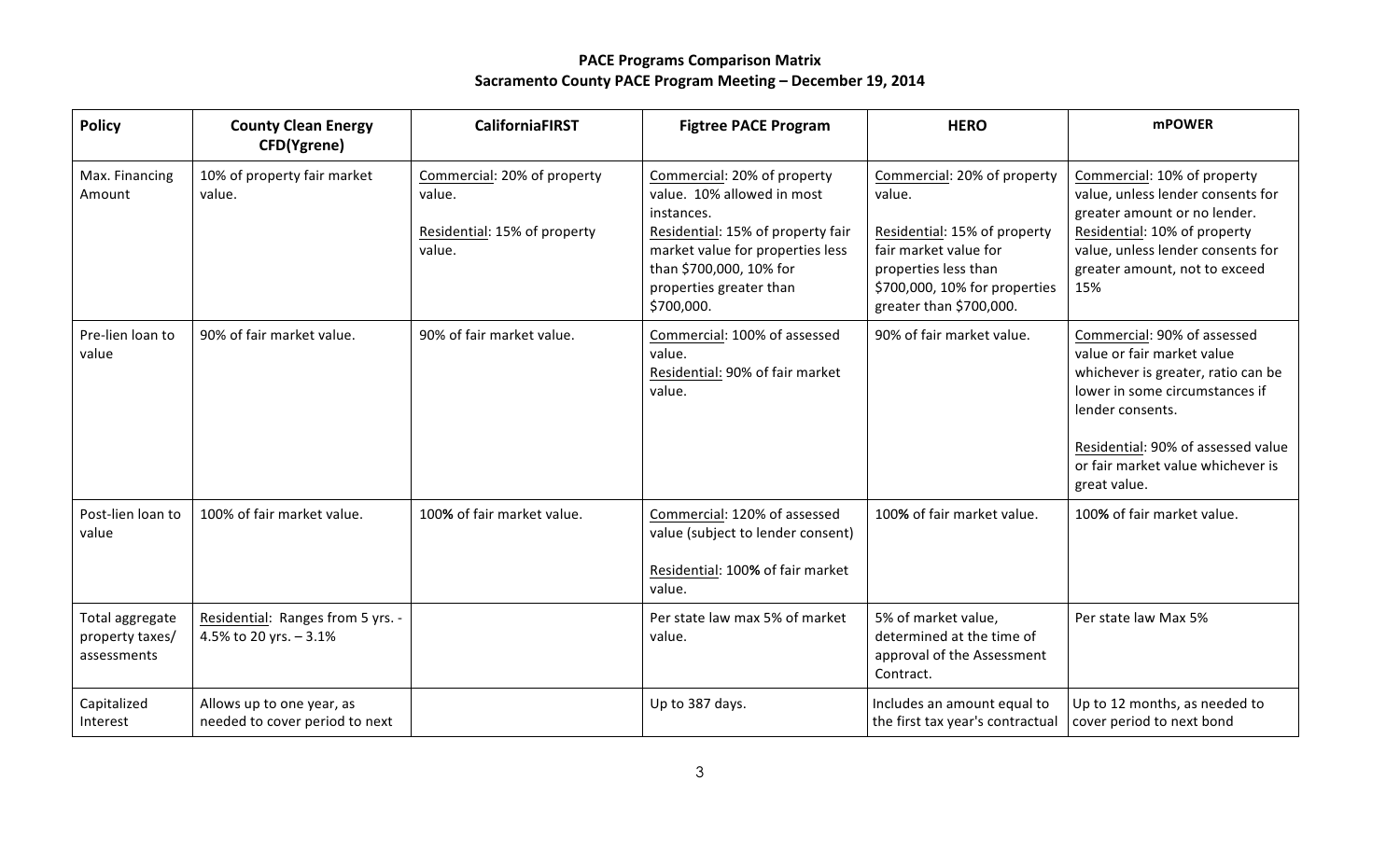| <b>Policy</b>                                    | <b>County Clean Energy</b><br>CFD(Ygrene)                                                | <b>CaliforniaFIRST</b>                                                                                           | <b>Figtree PACE Program</b>                                                                                                        | <b>HERO</b>                                                                                                                                                                                  | <b>mPOWER</b>                                                                                                                                                                                                                                                              |
|--------------------------------------------------|------------------------------------------------------------------------------------------|------------------------------------------------------------------------------------------------------------------|------------------------------------------------------------------------------------------------------------------------------------|----------------------------------------------------------------------------------------------------------------------------------------------------------------------------------------------|----------------------------------------------------------------------------------------------------------------------------------------------------------------------------------------------------------------------------------------------------------------------------|
|                                                  | tax lien filing (June).                                                                  |                                                                                                                  |                                                                                                                                    | assessment installments.                                                                                                                                                                     | payment.                                                                                                                                                                                                                                                                   |
| Prepayment<br>Penalty                            | 3%                                                                                       | None                                                                                                             | Commercial:<br>-Years 1-5: 5%<br>-Years 6-10: 3%<br>-Years 11-20: None<br>Residential: None                                        | Commercial: 5%<br>Residential: None                                                                                                                                                          | -Year 1:5%<br>-Year 2:4%<br>-Years 3-5: 3%<br>-Years 6-20: None                                                                                                                                                                                                            |
| <b>Credit History</b>                            | Mortgage payments and<br>property taxes current and not<br>late in the past three years. | Mortgage payments and property<br>taxes current in past three years<br>and has no more than one late<br>payment. | Mortgage payments and<br>property taxes current and not<br>late in the past three years.                                           | Mortgage payments and<br>property taxes current and<br>not late in the past twelve<br>months for mortgages and in<br>the last three years for<br>property taxes.                             | -No property tax default in past<br>three years or since ownership<br>whichever is shorter.<br>-No mortgage notice of default in<br>past five years.<br>-No civil record for five years of<br>failure to make property related<br>debt payments.<br>-No involuntary liens. |
| Bankruptcy<br>History                            | Must not have filed for in the<br>past three years.                                      | Must not have filed for in the past<br>two years.                                                                | Commercial: Must not have filed<br>for in the past five years.<br>Residential: Must not have filed<br>for in the past seven years. | Must not have filed for in the<br>past seven years; or if<br>bankruptcy is more than two<br>years old and no additional<br>late payments more than 60<br>days past due in last 24<br>months. | Must be five years since date of<br>discharge; evidencing ability to<br>operate without bankruptcy<br>protection.                                                                                                                                                          |
| Participates in<br>PACE Loss Res.<br>Program (CA | <b>No</b>                                                                                | Yes                                                                                                              | Yes - will join as soon as the first<br>residential project is funded                                                              | Yes                                                                                                                                                                                          | Yes                                                                                                                                                                                                                                                                        |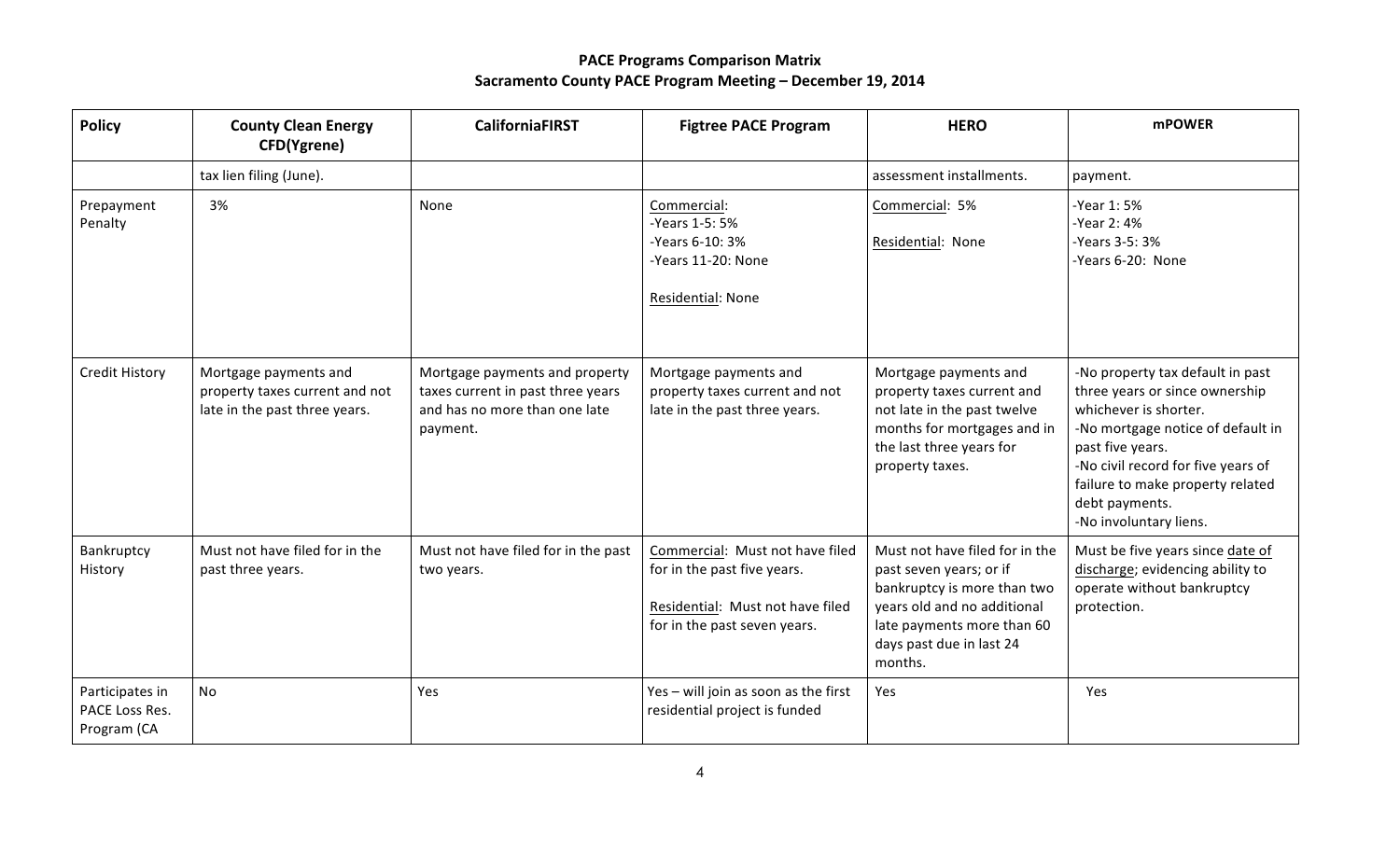| <b>Policy</b>                | <b>County Clean Energy</b><br>CFD(Ygrene)                                                                                                                                 | <b>CaliforniaFIRST</b>                                                                                                                                                   | <b>Figtree PACE Program</b>                                                                                                                                                                                 | <b>HERO</b>                                                                                                                                                                                                                                                                                                                                              | <b>mPOWER</b>                                                                                                                                                                                                                                                                                                   |
|------------------------------|---------------------------------------------------------------------------------------------------------------------------------------------------------------------------|--------------------------------------------------------------------------------------------------------------------------------------------------------------------------|-------------------------------------------------------------------------------------------------------------------------------------------------------------------------------------------------------------|----------------------------------------------------------------------------------------------------------------------------------------------------------------------------------------------------------------------------------------------------------------------------------------------------------------------------------------------------------|-----------------------------------------------------------------------------------------------------------------------------------------------------------------------------------------------------------------------------------------------------------------------------------------------------------------|
| State)                       |                                                                                                                                                                           |                                                                                                                                                                          |                                                                                                                                                                                                             |                                                                                                                                                                                                                                                                                                                                                          |                                                                                                                                                                                                                                                                                                                 |
| Legal Validation             | Yes; validation effective<br>October, 2013.                                                                                                                               | Yes. Legal validation for entire<br>state complete.                                                                                                                      | Yes; the program received a<br>statewide judicial validation for<br>both residential and commercial<br>in 2012.                                                                                             | <b>Validation for Sacramento</b><br>County needed; On a<br>quarterly basis, WRCOG files<br>an Ex Parte to include those<br>jurisdictions that have<br>adopted Resolutions of<br>Participation.                                                                                                                                                           | Yes. Currently amending JPA to<br>facilitate new members.<br>Validation for Sacramento County<br>will be needed if added to the JPA.                                                                                                                                                                            |
| Property Owner<br>Fees/Costs | \$50 application fee; \$250<br>processing and underwriting;<br>\$100 County costs; \$250<br>recording and disbursement,<br>escrow and title insurance.<br>Closing fee: 3% | Commercial: No application fee.<br>Closing fees vary depending on<br>project size $-3.7% -6%$ .<br>Residential: No application fee.<br>Closing fees expected to be <6.5% | Commercial:<br>Processing fee: \$695<br>Closing fee: 4%<br>Administrative fee: \$30 per<br>\$1,000 dollars financed annually.<br>Residential: Annual<br>administrative fee of \$35, closing<br>fee of 5.95% | Commercial:<br>Application fee - \$500 or<br>equal to 1% of project<br>(whichever is lower - but<br>may not exceed actual cost<br>to process application)<br>Document Recording - \$95<br>Annual Admin Fee - \$430<br>Admin - 5.825%<br>Residential:<br>Application fee - \$0<br>Document Recording - \$95;<br>Annual Admin Fee - \$35<br>Admin $-6.95%$ | Processing Fee:<br>\$1,300 non-residential<br>charged at closing<br>\$500 residential charged at<br>closing<br>Title Fee: \$140<br>Recording Fee: \$66 (est. based on<br>Sac. County Fee<br>0.25% PACE Loss Reserve Fee<br>Annual Assessment<br>Administration Fee: based on<br>Sacramento County Auditor's fee |
| Fees to<br>Contractor        | None                                                                                                                                                                      | None                                                                                                                                                                     | Commercial: \$695 per year<br>Residential: none                                                                                                                                                             | None                                                                                                                                                                                                                                                                                                                                                     | None                                                                                                                                                                                                                                                                                                            |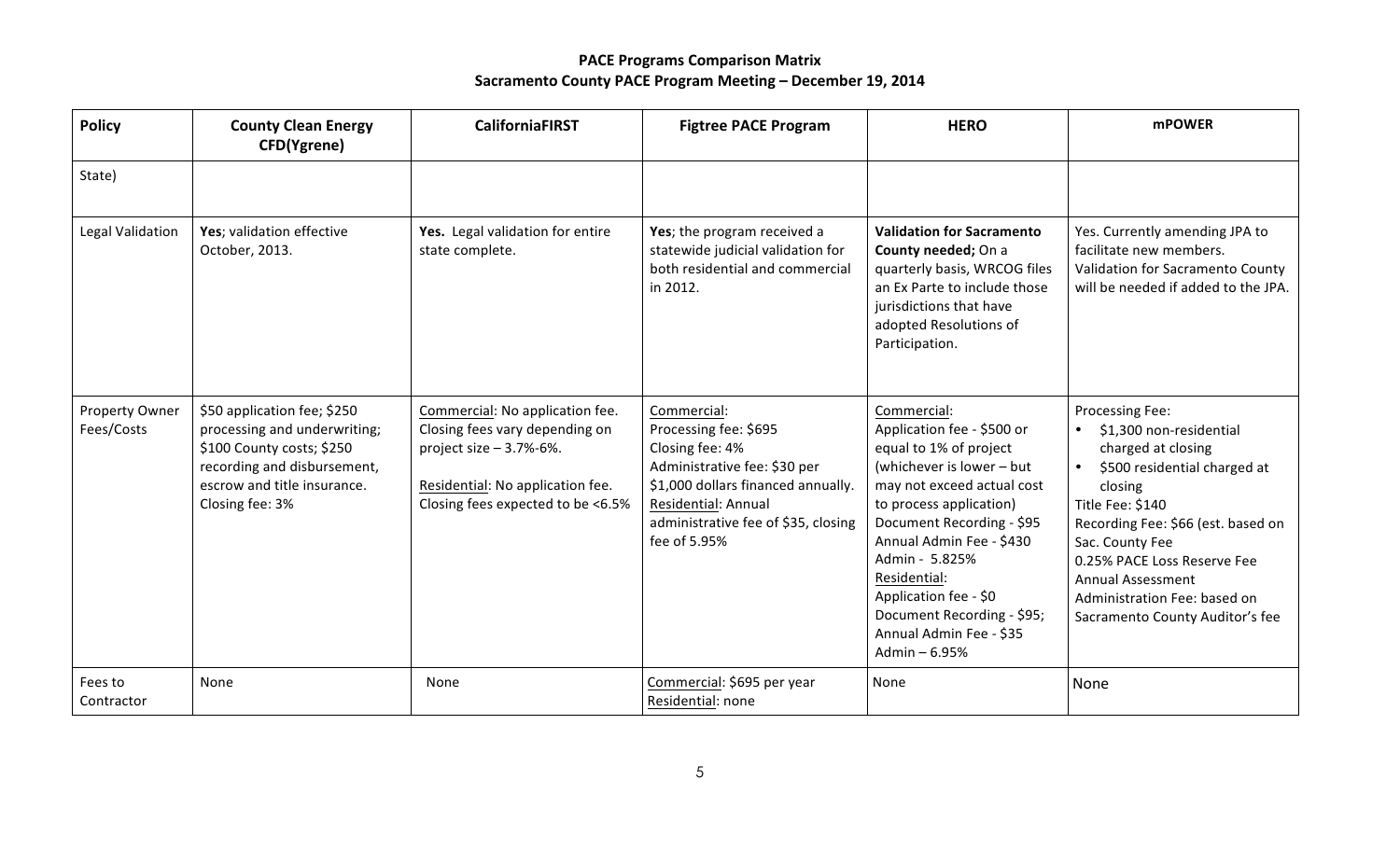| <b>Policy</b>             | <b>County Clean Energy</b><br>CFD(Ygrene)                                                                                                                                                                                                                                                                                                                                                                                                                                                                                                                                                                                                                                                                                         | <b>CaliforniaFIRST</b> | <b>Figtree PACE Program</b>                                                                                                                                                                                                                                                                                                                                                                                                                                                                                                                                                                                                              | <b>HERO</b>                                                                                                                                                                                                                                                                                    | <b>mPOWER</b>                                                                                                                                                                                                                                                                                                                                                                                                                                                                                                                                                                                                                                                                                               |
|---------------------------|-----------------------------------------------------------------------------------------------------------------------------------------------------------------------------------------------------------------------------------------------------------------------------------------------------------------------------------------------------------------------------------------------------------------------------------------------------------------------------------------------------------------------------------------------------------------------------------------------------------------------------------------------------------------------------------------------------------------------------------|------------------------|------------------------------------------------------------------------------------------------------------------------------------------------------------------------------------------------------------------------------------------------------------------------------------------------------------------------------------------------------------------------------------------------------------------------------------------------------------------------------------------------------------------------------------------------------------------------------------------------------------------------------------------|------------------------------------------------------------------------------------------------------------------------------------------------------------------------------------------------------------------------------------------------------------------------------------------------|-------------------------------------------------------------------------------------------------------------------------------------------------------------------------------------------------------------------------------------------------------------------------------------------------------------------------------------------------------------------------------------------------------------------------------------------------------------------------------------------------------------------------------------------------------------------------------------------------------------------------------------------------------------------------------------------------------------|
| Consumer<br>Protection    | -Permits are required for all<br>work financed<br>-Contractors must meet<br>minimum licensing and<br>insurance requirements<br>-Completing a mandatory<br>training and certification,<br>recertified every year.<br>-Funds are not disbursed to<br>contractors until property<br>owners and contractors have<br>verified work was properly<br>completed.<br>-Ygrene reviews each scope of<br>work to ensure the prices<br>charged to the consumer are<br>consistent with rates being<br>charged by other contractors in<br>the region.<br>-Disclosures: Notice to Lender of<br>Proposed Special Tax,<br>Acknowledgement of Sole<br>Responsibility to Deal with<br>Lender, Release of Liability<br>language<br>-Dispute Resolution |                        | -Permits are required for all work<br>financed<br>-Contractors must meet<br>minimum licensing and insurance<br>requirements in addition to<br>completing a mandatory PACE<br>training session.<br>-Funds are not disbursed to<br>contractors until property<br>owners and contractors have<br>verified work was properly<br>completed.<br>-Figtree reviews each scope of<br>work to ensure the prices<br>charged to the consumer are<br>consistent with rates being<br>charged by other contractors in<br>the region.<br>-Live interaction between Figtree,<br>a customer representative and<br>each property owner prior to<br>funding. | -Registered Contractors<br>-CSLB Confirmation, Insured,<br><b>Bonded</b><br>-Contractor Training<br>-Identity Verification<br>-In Good Standing<br>-Product Eligibility Check<br>-Fair Pricing<br>-Permits Required<br>-Terms Confirmation<br>-Paid Upon Job Completion<br>-Dispute Resolution | -Property Owner Seminar - All<br>property owners and<br>contractors are required to<br>attend a seminar prior to<br>processing of application that<br>explains the program, the<br>application process,<br>requirements for approval, and<br>information and resources<br>related to finding and selecting<br>a contractor<br>-Projects are reviewed during<br>application processing.<br>-Final Building permit or project<br>verification must be submitted<br>at or before request for<br>payment.<br>-Disclosure, Notices and Rights<br>to Rescind: Truth-in-Lending<br>Disclosure, Good Faith<br><b>Estimate, Housing Financial</b><br>Discrimination Act and Three<br>Day Notice of Right to Rescind. |
| Additional<br>Information |                                                                                                                                                                                                                                                                                                                                                                                                                                                                                                                                                                                                                                                                                                                                   |                        |                                                                                                                                                                                                                                                                                                                                                                                                                                                                                                                                                                                                                                          | Additional protections put in<br>place for elderly and non-<br>English speaking customers                                                                                                                                                                                                      | -Has PPA financing.<br>-Has flexibility to                                                                                                                                                                                                                                                                                                                                                                                                                                                                                                                                                                                                                                                                  |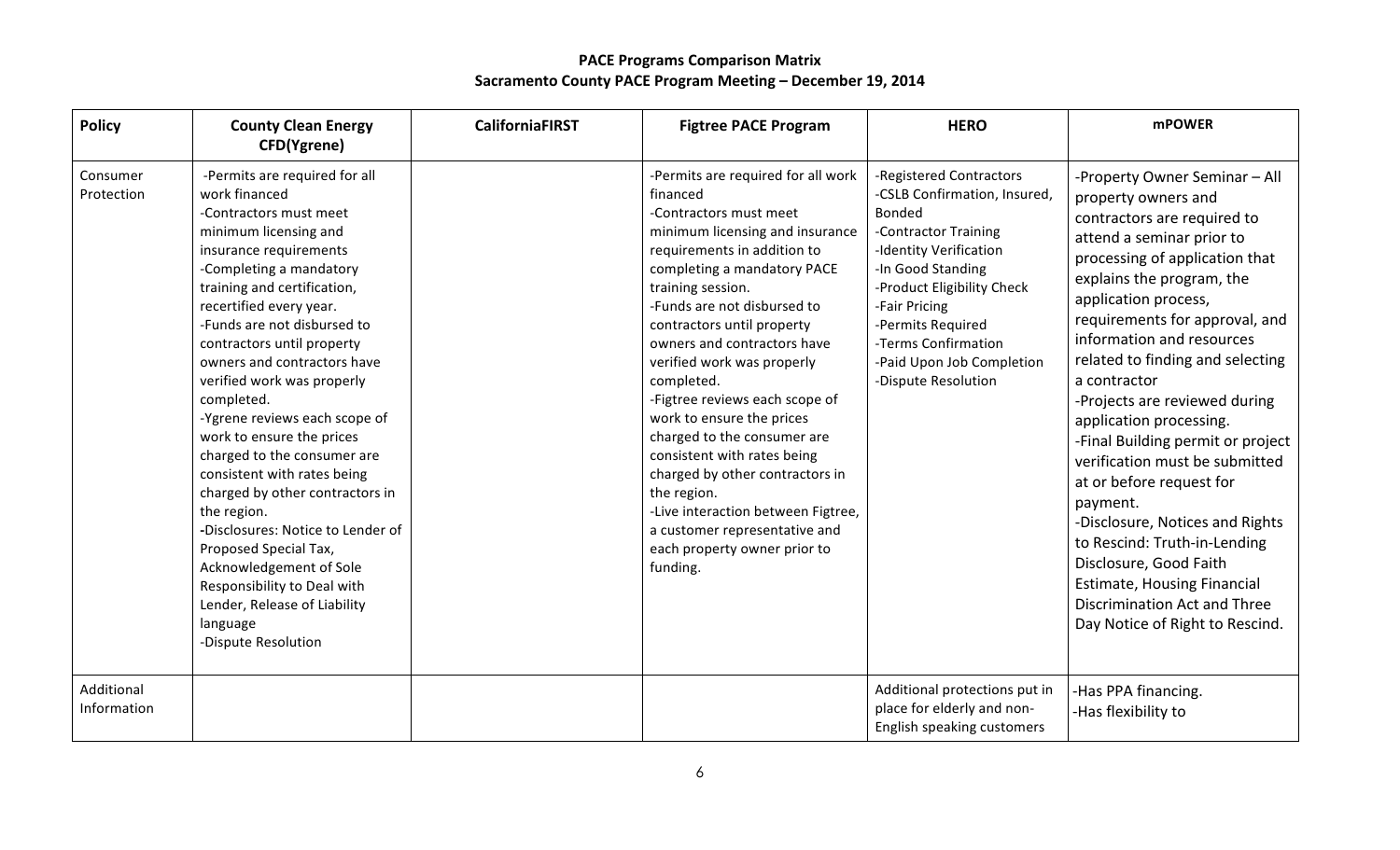| <b>Policy</b> | <b>County Clean Energy</b><br><b>CFD(Ygrene)</b> | <b>CaliforniaFIRST</b> | <b>Figtree PACE Program</b> | <b>HERO</b> | <b>mPOWER</b>                                                                            |
|---------------|--------------------------------------------------|------------------------|-----------------------------|-------------|------------------------------------------------------------------------------------------|
|               |                                                  |                        |                             |             | change/customize most<br>components to meet<br><b>Sacramento County</b><br>requirements. |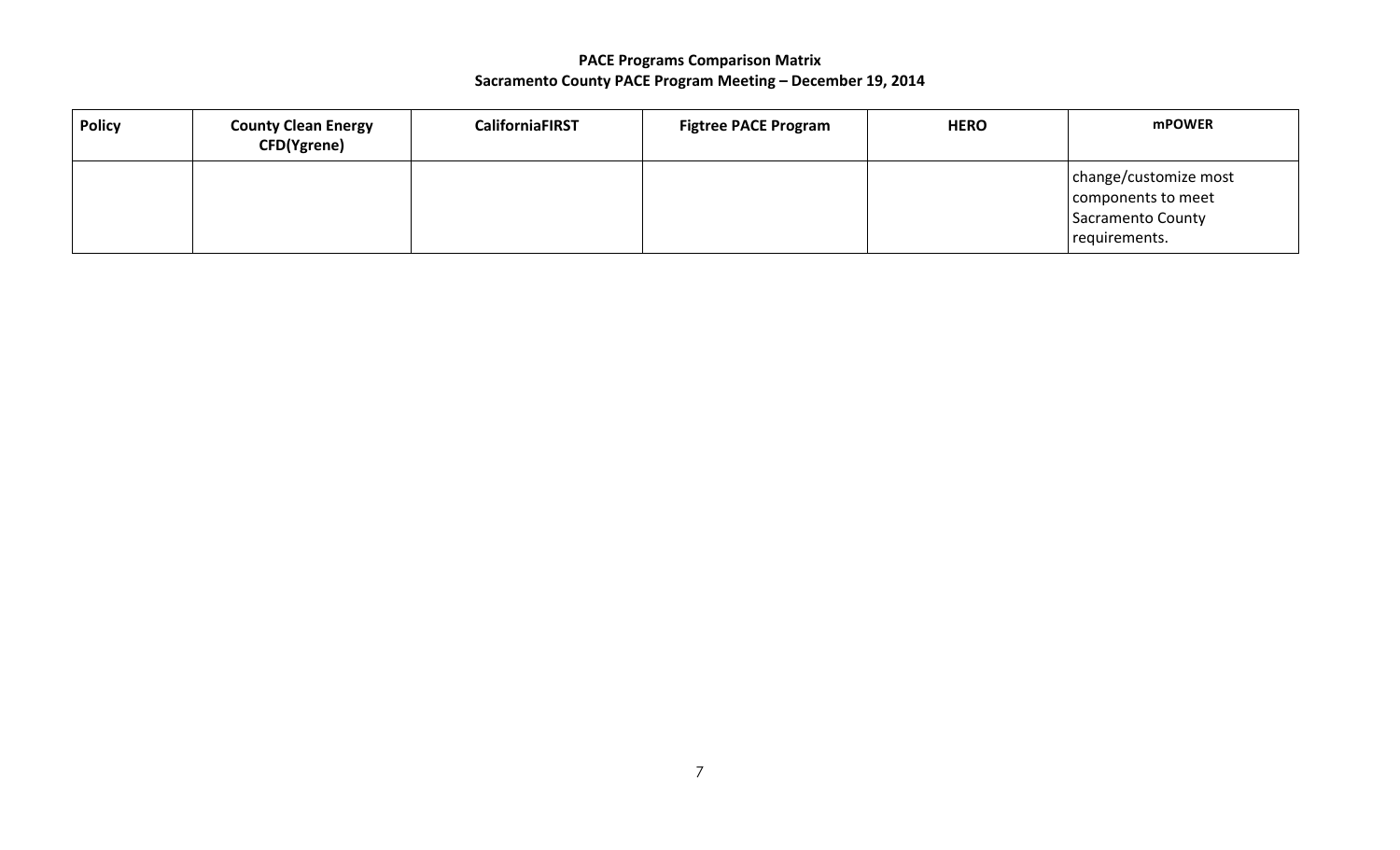## **MEMORANDUM OF UNDERSTANDING BETWEEN YGRENE ENERGY FUND CA, LLC AND SOUTH BAY CITIES COUNCIL OF GOVERNMENTS REGARDING PARTICIPATION IN THE YGRENE WORKS PACE ROGRAM**

This Memorandum of Understanding Regarding Participation in the Ygrene Works for California PACE Program ("MOU") is made and entered into as of this  $\Box$ day of all composits ("Effective Date") by and between the South Bay Council of Governments, a California joint exercise of powers authority ("SBCCOG"), and Ygrene Energy Fund CA, LLC ("Ygrene"). SBCCOG and Ygrene are sometimes individually referred to as "Party" and collectively as "Parties."

#### **RECITALS**

WHEREAS, Ygrene is the program administrator for the Ygrene Works for California property assessed clean energy ("PACE") financing program ("Ygrene Works"); and

WHEREAS, Ygrene Works is sponsored by Golden State Finance Authority ("GSFA"), a California joint exercise of powers authority the members of which include numerous counties and cities within the State of California; and

WHEREAS, Ygrene Works allows the financing of certain renewable energy, energy efficiency and water efficiency improvements that are permanently affixed to real property; and

WHEREAS, Ygrene Works is being made available to every city and county in California to encourage installation of distributed generation renewable energy sources and energy efficiency and water efficiency improvements for residential and commercial property owners; and

WHEREAS, SBCCOG desires to inform its member agencies about Ygrene Works and serve as a point of contact for the Program in the sub-region, and Ygrene desires to receive SBCCOG's assistance in providing information about Ygrene Works to SBCCOG's member agencies and in serving as a point of ongoing contact for the Program in the future; and

WHEREAS, the purpose of this MOU is to set forth the mutual understandings, terms, and conditions related to partnering with Ygrene.

NOW, THEREFORE, in consideration of the foregoing recitals, the Parties hereby agree, as follows: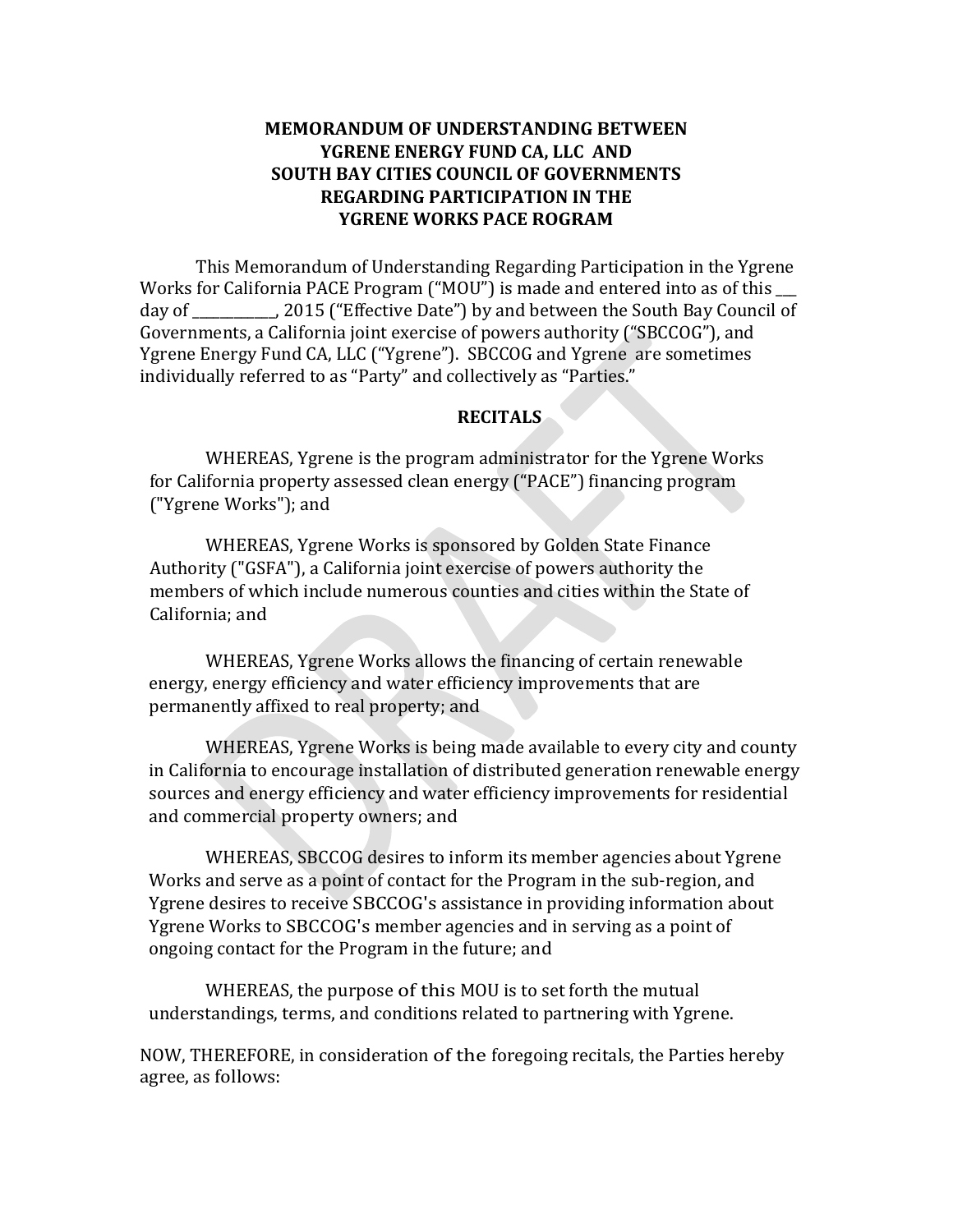#### **TERMS**

#### 1. Ygrene.

- 1.1 Ygrene shall pay fees to SBCCOG fees equal to 0.05% of the aggregate principal amount of the projects financed by Ygrene Works to fund the installation of renewable energy, energy efficiency and water efficiency improvements and for which financing contracts are entered into after the Effective Date by owners of properties located within the jurisdiction of SBCCOG's member agencies except for projects financed within the City of Los Angeles and the County of Los Angeles ("Fees").
- 1.2 Ygrene shall make the payments provided for herein to SBCCOG on a quarterly basis.

### 2. SBCCOG.

- 2.1 SBCCOG will, at SBCCOG's first regular meeting held after the Effective Date, begin providing information to and facilitating meetings with its member agencies regarding Ygrene Works, which includes doing each of the following:
	- (a) SBCCOG will inform each eligible city and county member agency, unless the Parties agree otherwise, about the procedures for participating in Ygrene Works, adopting resolutions authorizing GSFA to offer Ygrene Works, and becoming an Associate Member of GSFA, in substantially the same form as the template resolutions attached hereto as Exhibit "A".
	- (b) SBCCOG will inform each of its member agencies of the benefits available from participating in Ygrene Works, including but not limited to informing each member that (i) Ygrene Works is an economic development program available at no cost to participating cities and counties; (ii) Ygrene Works finances improvements that decrease energy or water consumption or create clean renewable energy; and (iii) Ygrene Works helps create local jobs, stimulate the local economy, save property owners money, and lower greenhouse gas emissions.
	- (c) SBCCOG will inform each of its member agencies of the Fees and the resulting increased cost of issuance within SBCCOG's jurisdiction.
- 2.2 SBCCOG will serve as the main point of contact within SBCCOG's jurisdiction and, as such, will coordinate with it's member agencies on behalf of Ygrene and GSFA to facilitate the efficient adoption of Ygrene Works. SBCCOG will cooperate fully with Ygrene and take such additional actions or sign such additional documents as may be necessary, appropriate or convenient to achieve the purposes of this MOU including, but not limited to, assisting with introductions to SBCCOG's member agencies.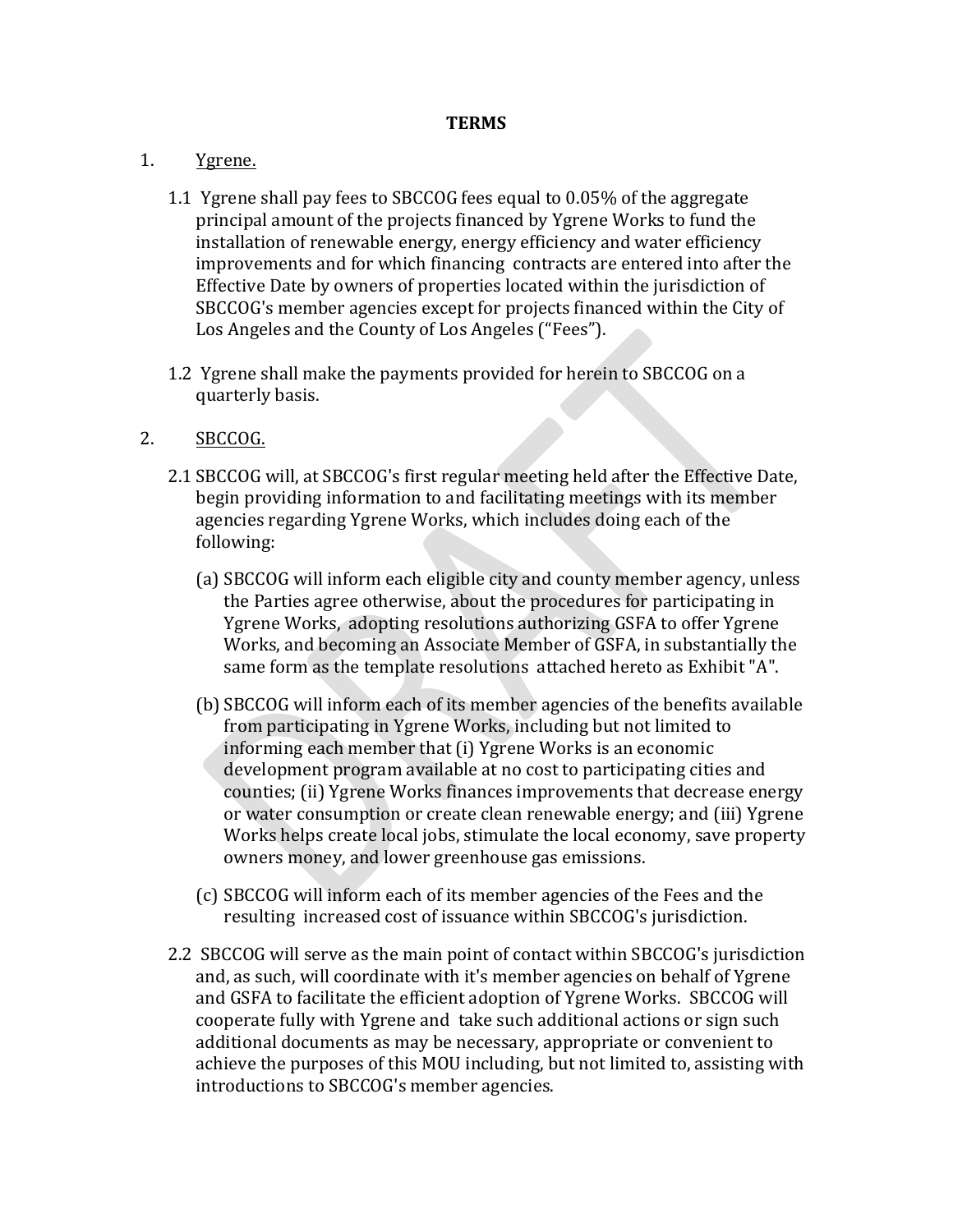- 2.3 SBCCOG will obtain and provide copies of each member agency's Resolutions Authorizing Participation in Ygrene Works.
- 2.4 SBCCOG will arrange for presentations regarding Ygrene Works at committee meetings.
- 2.5 SBCCOG will regularly provide information about Ygrene Works in its newsletters, which will include, but not be limited to, providing a description of and contact information for Ygrene Works, and any additional reference sources that are necessary to provide readers with information for participating in Ygrene Works.
- 2.6 SBCCOG will place a regular reminder of Ygrene Works in its correspondence and provide a conspicuous and recognizable link to the Ygrene Works website on the main page of SBCCOG's website, if any.

3. Term. The term of this agreement shall begin on the Effective Date and terminate on the fifth (5th) anniversary thereafter.

4. Governing Law and Venue. This MOU shall be governed by and construed in accordance with the laws of the State of California. Venue shall be the Superior Court in Sonoma County.

5. Attorneys Fees. If either of the Parties commences an action against the other party arising out of or in connection with this MOU, each party shall be responsible for its individual attorney fees and costs.

6. Amendment. This MOU may be amended in writing by mutual agreement of the Parties.

7. Entire Agreement. This MOU contains the entire agreement of the Parties relating to the subject matter hereof and supersedes all prior negotiations, agreements or understandings.

8. Invalidity; Severability. If any portion of this MOU is declared invalid, illegal, or otherwise unenforceable by a court of competent jurisdiction, the remaining provisions shall continue in full force and effect.

9. Counterparts. This MOU may be signed in counterparts, each of which shall constitute an original.

10. Incorporation of Recitals. The recitals set forth above are true and correct and are incorporated into this MOU as though fully set forth herein.

11. No Third Party Beneficiaries. There are no intended third party beneficiaries of any right or obligation assumed by the Parties.

12. Notices. All payments, notices hereunder and communications regarding interpretation of the terms of this MOU or changes thereto shall be provided by the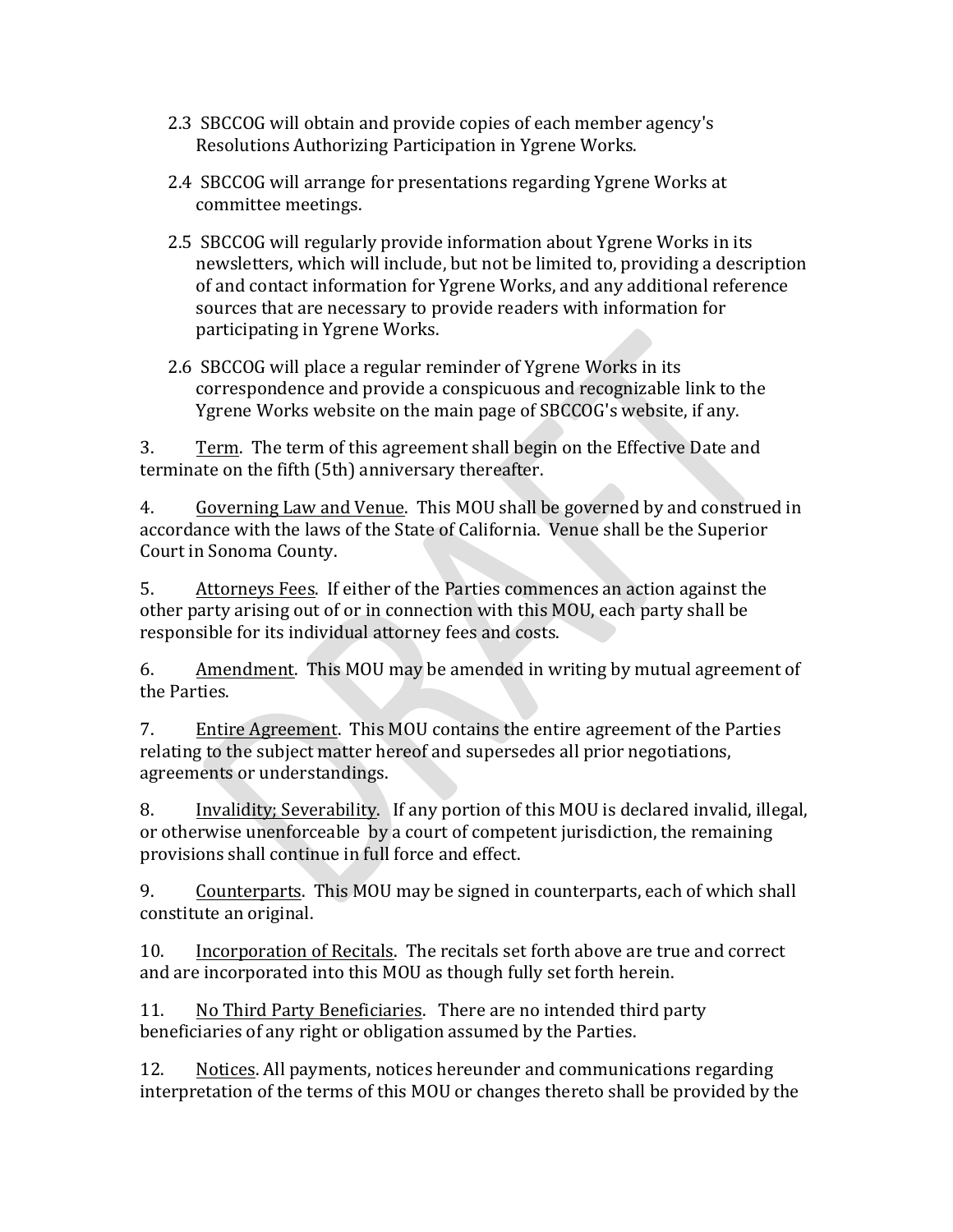mailing thereof by registered or certified mail, return receipt requested, postage prepaid and addressed, as follows:

If to SBCCOG:

South Bay Cities Council of Governments Attention: Jacki Bacharach, Executive Director 20285 Western Avenue, Suite 100 Torrance, California 90501 Telephone: 310-371-7222 Facsimile: 310-437-8977

If to Ygrene:

Ygrene Energy Fund CA LLC Attention: Bart Van Voorhis **Executive Vice President** 815 5th Street Santa Rosa, CA 95404 Telephone: 877-819-4736 Facsimile: 707-579-4617

13. Waiver. No waiver of any breach of a provision in this MOU shall constitute a waiver of any other default or breach, whether of the same or other covenant or condition. No waiver, benefit, privilege, or service voluntarily given or performed by a Party shall give the other Party any contractual rights by custom, estoppel, or otherwise.

**IN WITNESS WHEREOF,** the Parties have caused this MOU to be effective as of the day first above written.

YGRENE ENERGY FUND CA LLC

 $Bv:$ 

Stacey Lawson, President/CEO

Date:

SOUTH BAY CITIES COUNCIL OF GOVERNMENTS

By: \_\_\_\_\_\_\_\_\_\_\_\_\_\_\_\_\_\_\_\_\_\_\_\_\_\_\_\_\_\_\_\_\_\_\_\_\_\_\_\_\_\_\_\_\_\_\_\_\_\_\_\_\_\_\_\_\_\_\_

Chair

Date: \_\_\_\_\_\_\_\_\_\_\_\_\_\_\_\_\_\_\_\_\_\_\_\_\_\_\_\_\_\_\_\_\_